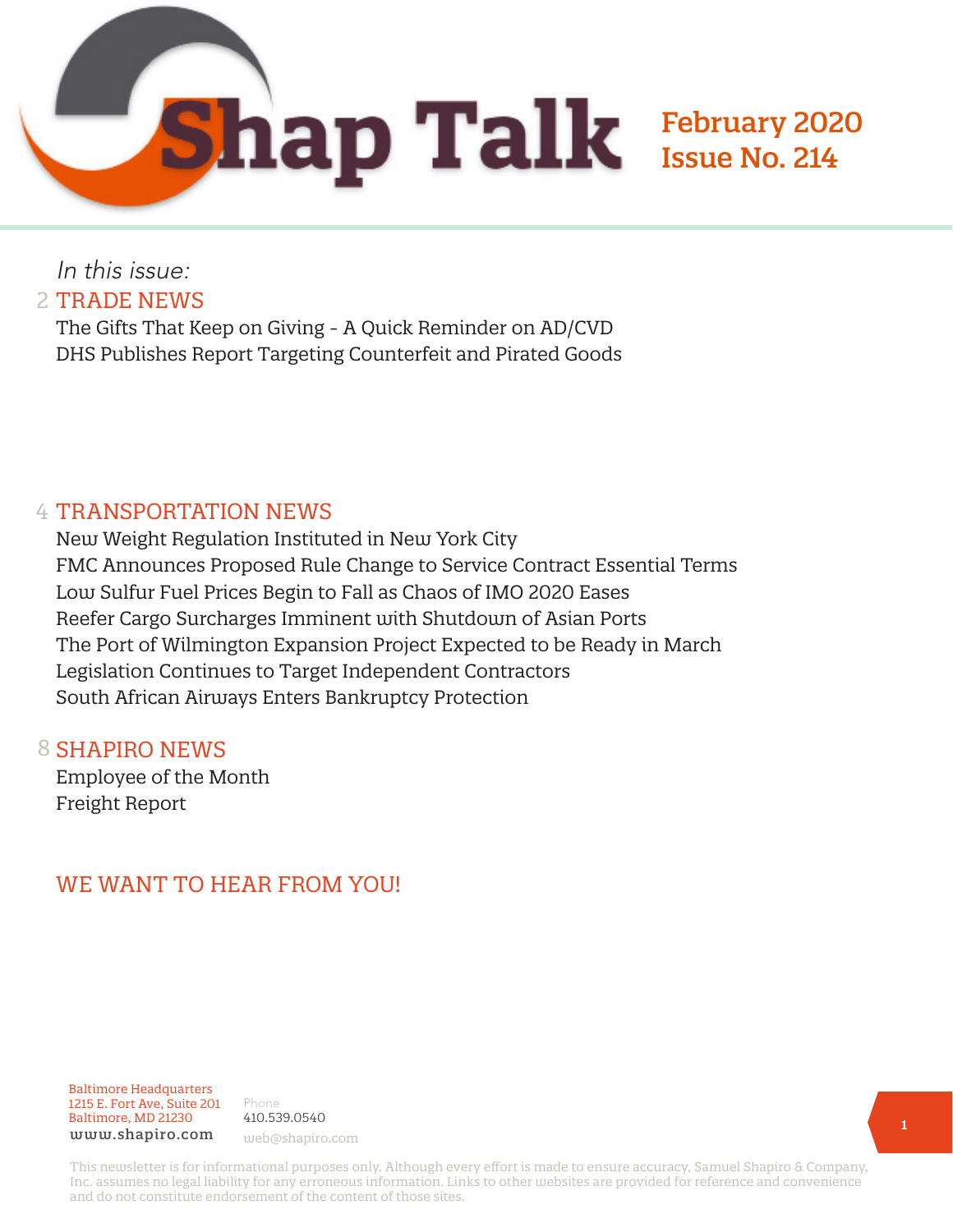

# **TRADE NEWS:**

The Gifts That Keep on Giving – A Quick Reminder on AD/CVD

For some importers, [antidumping and countervailing duties \(AD/CVD\)](https://www.shapiro.com/resources/common-terminology-customs-entry-3/) can feel like the gifts that keep on giving – but not in a good way.

Did you know that some ADD cases have been active for over 20 years?

Did you also know that you are carrying an open liability until the case is closed and the entry is liquidated?

Let's take a look at an example.

It's the summer of 1989, and you had a shipment of roller bearings from China. Back then, the all-country duty rate on this product started at .97% but rose steadily to the current rate of 92.84%.

- Product: roller bearings
- Country: China
- Duty Rate (1989): 0.97%
- Duty Rate (Current): 92.84%

Unfortunately, this means that you would have received a bill from U.S. Customs and Border Protection (CBP) every time the duty rate increased incrementally over the past 31 years, and you are still stuck paying ADD in 2020.

As you can see, importing items subject to ADD or CVD can be a financial risk, not just at the time of importation, but for many years to follow. You may want to consider sourcing from a different country, as even if the initial cost is more you may save money in the long run.

Luckily, there are resources available on the International Trade Administration's (ITA) website that can help guide you through the entire AD/CVD process:

- [ITA Information](https://legacy.trade.gov/ia/?utm_source=search.usa.gov&utm_medium=search.usa.gov&utm_term=undefined&utm_content=undefined&utm_campaign=(not%20set)&gclid=undefined&dclid=undefined&GAID=927010298.1456160690)
- [Listing of All AD/CVD Scope Descriptions](http://web.ita.doc.gov/ia/CaseM.nsf/136bb350f9b3efba852570d9004ce782?OpenView)
- [Introduction to U.S. Trade Remedies](https://enforcement.trade.gov/intro/index.html)
- [FAQ](https://www.cbp.gov/trade/priority-issues/adcvd/antidumping-and-countervailing-duties-adcvd-frequently-asked-questions)

Shapiro is also here to help! Contact [compliance@shapiro.com](mailto:compliance%40shapiro.com?subject=) with any questions.

Baltimore Headquarters 1215 E. Fort Ave, Suite 201 Baltimore, MD 21230 410.539.0540 www.shapiro.com web@shapiro.com

Phone the set of the set of the set of the set of the set of the set of the set of the set of the set of the s 410.539.0540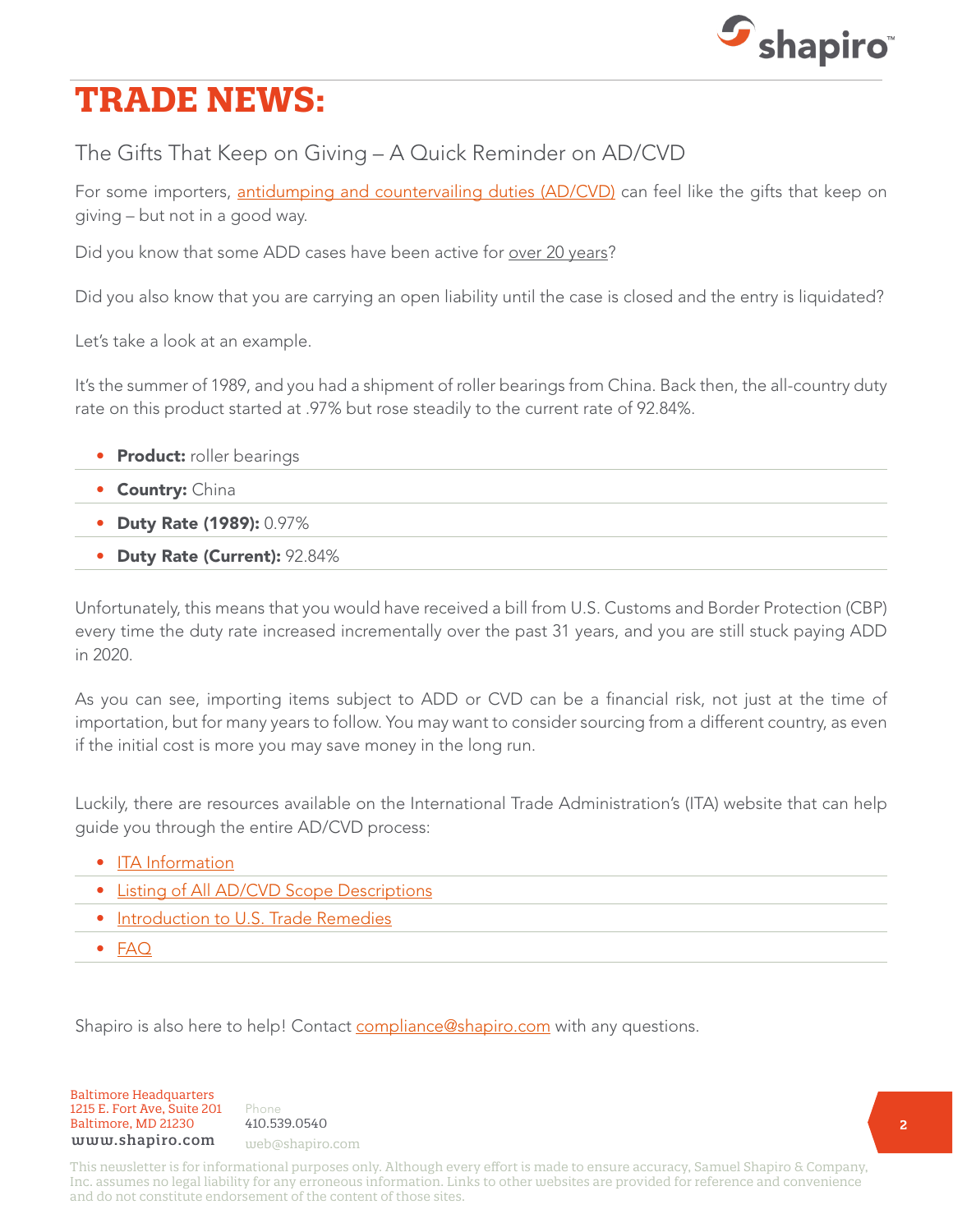

## DHS Publishes Report Targeting Counterfeit and Pirated Goods

On January 24th, the U.S. Department of Homeland Security (DHS) published a report, entitled "Combating Trafficking in Counterfeit and Pirated Goods", in response to a memorandum that President Trump delivered on the topic on April 3, 2019.

According to the DHS, "the report uses available data, substantial public input, and other information to develop a deeper understanding of how e-commerce platforms, online third-party marketplaces, and other third-party intermediaries facilitate the importation and sale of massive amounts of counterfeit and pirated goods. The report identifies appropriate administrative, statutory, regulatory, and other actions, including enhanced enforcement measures, modernization of legal and liability frameworks, and best practices for private sector stakeholders. These strong actions can be implemented swiftly to substantially reduce trafficking in counterfeit and pirated goods while promoting a safer America."

In addition to [providing recommendations and best practices](https://www.shapiro.com/newsletters/january-2020-issue-213/#st-3) across the entire U.S. government in due time, DHS will immediately undertake the following actions:

- 1. Ensure Entities with Financial Interests in Imports Bear Responsibility
- 2. Increase Scrutiny of Section 321
- 3. Suspend and Debar Repeat Offenders; Act Against Non-Compliant International Posts
- 4. Applying Civil Fines, Penalties and Injunctive Actions for Violative Imported Products
- 5. Leverage Advance Electronic Data for Mail Mode
- 6. An Anti-Counterfeiting Consortium to identify Online Nefarious Actors (ACTION) Plan
- 7. Analyze Enforcement Resources
- 8. Create Modernized E-Commerce Enforcement Framework
- 9. Assess Contributory Trademark Infringement Liability for Platforms
- 10. Re-Examine the Legal Framework Surrounding Non-Resident Importers
- 11. Establish a National Consumer Awareness Campaign

Want to learn more? Click [here](https://www.dhs.gov/sites/default/files/publications/20_0124_plcy_counterfeit-pirated-goods-report_01.pdf) to view the complete report.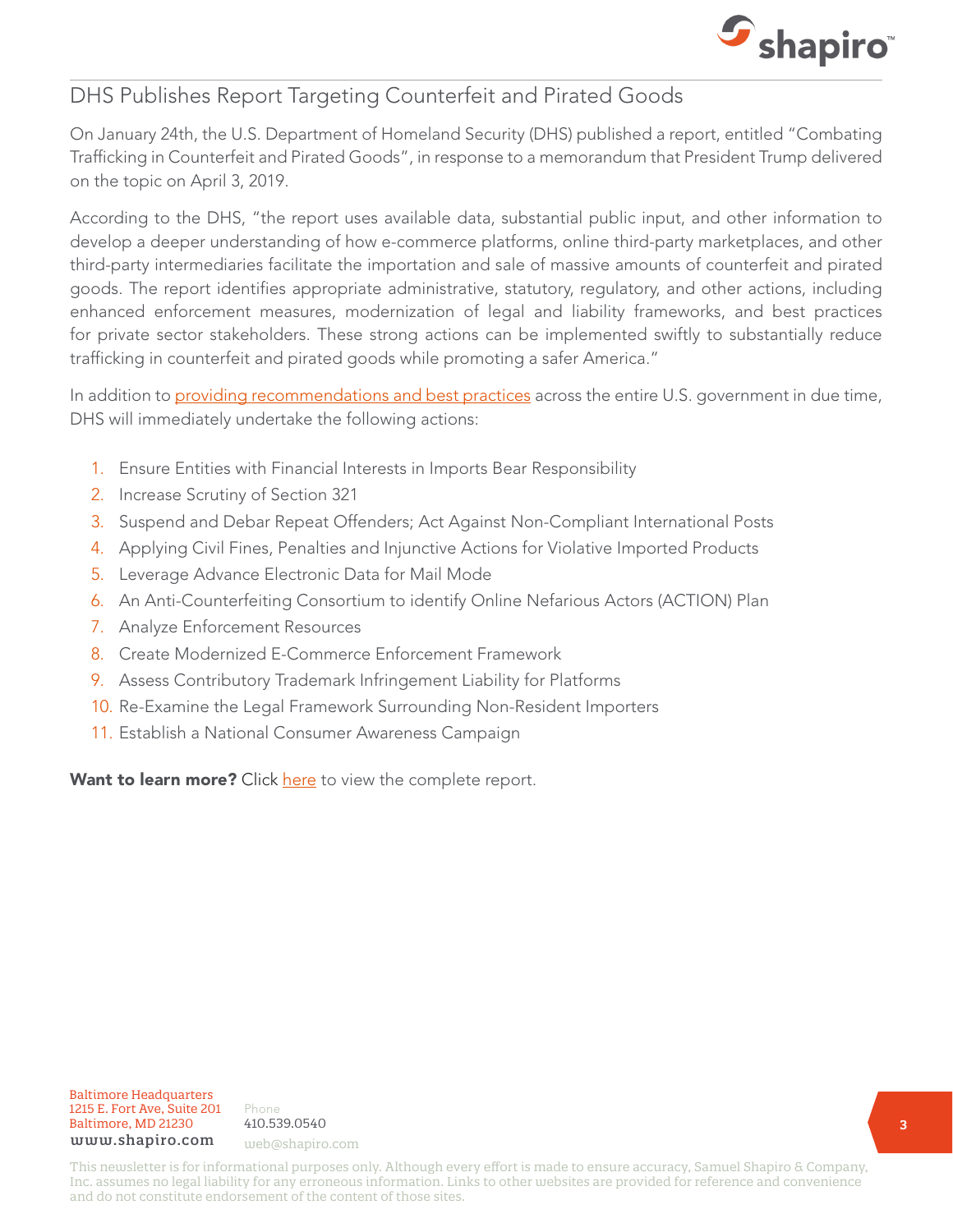

# **TRANSPORTATION NEWS:**

## New Weight Regulation Instituted in New York City

On January 31st, 2020, the Mayor of New York, Bill de Blasio, signed an executive order requiring the New York Police Department (NYPD) to increase truck enforcement on the Brooklyn-Queen Expressway (BQE) effective February 3rd.

Per the executive order, the NYPD will have the ability to issue fines of up to \$7000 to any trucker weighing more than 80,000 pounds on the BQE, however city and state permit limits go up to 120,000 pounds.

Built in the 1940s, the BQE was originally intended to handle 47,000 vehicles a day. However, it has instead become an essential daily route for more than 153,000 vehicles, including some 15,000 trucks.

In his executive order, de Blasio explained that "outside consultants hired by the New York City Department of Transportation concluded in 2016 that if the (BQE) is not reconstructed by 2026, weight restrictions may need to be added to the structure, including diverting all truck traffic to local roads."

These new restrictions could potentially cause issues for any Beneficial Cargo Owners (BCOs) moving overweight cargo in and out of New York City. As a result, BCOs need to work with their logistics providers to evaluate whether any of their shipments could be affected by this new law; and what they need to do to avoid any overweight (OW) penalties. In some instances, shippers may need to consider alternative routes or load weight reductions.

Please reach out to our **[Transportation team](mailto:mailto:web%40shapiro.com?subject=)** today for assistance in determining the best route for your cargo around NYC!

## FMC Announces Proposed Rule Change to Service Contract Essential Terms

Earlier this month, the U.S. Federal Maritime Commission (FMC) announced a proposed change to the Shipping Act that would eliminate a requirement for carriers to publish the essential terms of their service contracts with shippers.

Currently, ocean carriers must provide essential terms to the FMC when filing service contracts, which include:

- Origin and destination port ranges
- Commodities involved
- Minimum volumes
- Duration of the service contract

FMC's proposal adopts the principles established in 2018 by the World Shipping Council (WSC) under Petition P3-18, which declared that the publication of essential terms no longer serves a purpose in today's competitive shipping landscape.

Baltimore Headquarters Baltimore Headquarters<br>
1215 E. Fort Ave, Suite 201 Phone<br>
Baltimore, MD 21230 410.539.0540<br>  $\frac{1}{2}$ Baltimore, MD 21230 410.539.0540 1215 E. Fort Ave, Suite 201 www.shapiro.com web@shapiro.com

Phone **1998** 410.539.0540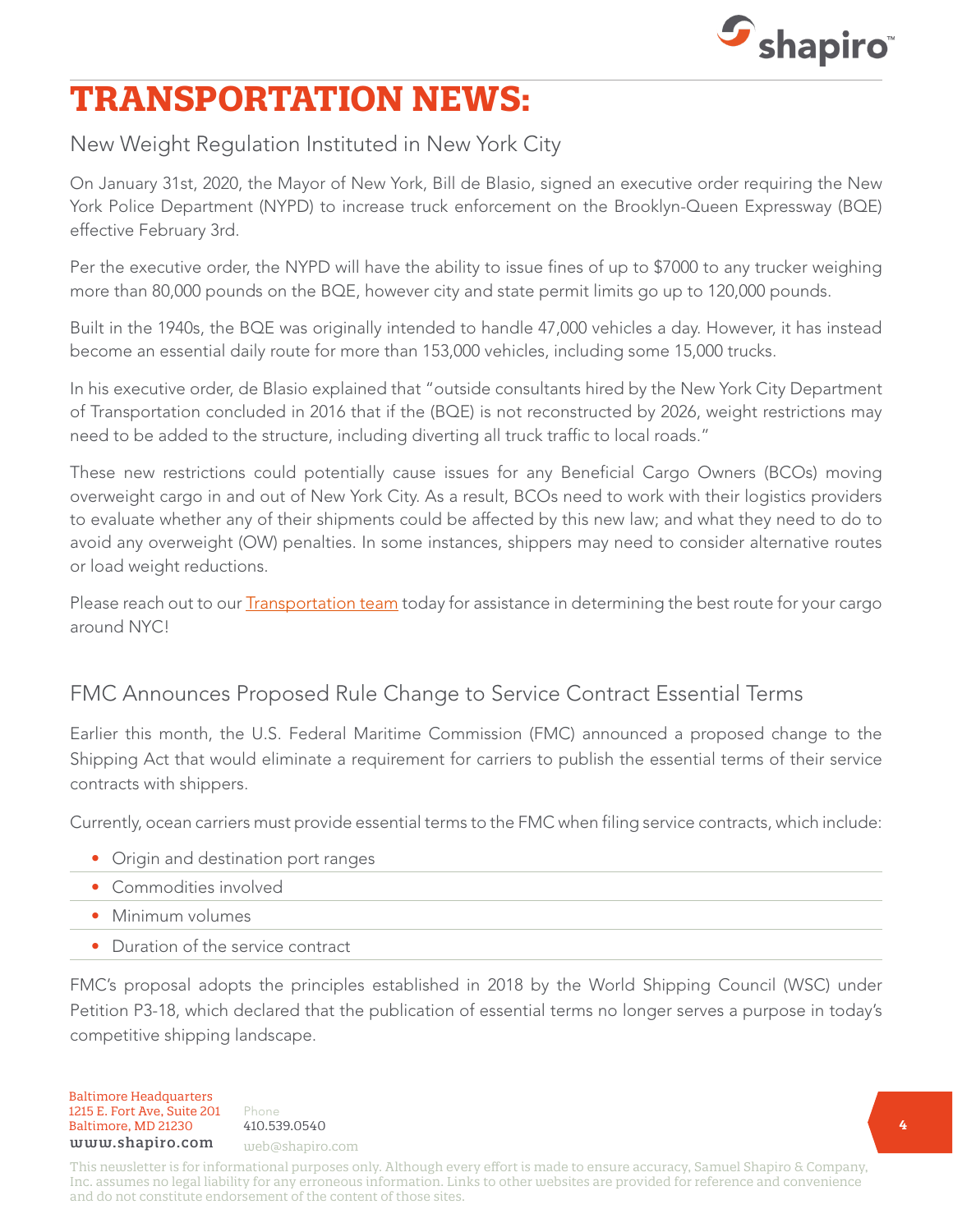

Petition P3-18 also called to remove the confidential service contract filing requirement of the Shipping Act, but the commission rejected this section. In the petition, the WSC argued that an exemption to the service contract filing would have no effect on the container shipping market and would not alter competition.

Various organizations wrote to the FMC in support of the full petition to no avail, as the FMC ultimately decided not to move forward with the removal of the service contract filing requirement.

The WSC believes the requirement slows down the process and doesn't allow the industry to do business at the speed that the world moves today. Consequently, the WSC will continue to push for these changes and will work with the FMC to remove any other antiquated regulations that may hold back the industry.

Public comments regarding the proposal can be submitted to the FMC until April 14th.

## Low Sulfur Fuel Prices Begin to Fall as Chaos of IMO 2020 Eases

It appears that the logistical concerns plaguing the shipping community have finally begun to subside in the aftermath of IMO 2020, which in turn has corrected the price of very low sulfur fuel oil (VLSFO).

When **IMO 2020 went into effect on January 1st**, the industry braced for ensuing chaos to unfold, causing the price of low sulfur fuel to skyrocket in the time directly after implementation. However, such turmoil has yet to come to fruition, and in the absence of such concern, VLSFO prices have begun to plummet.

With IMO 2020, ships were left with two options:

- Begin burning low-sulfur fuel; or
- Install emissions-cleaning scrubbers and continue to burn high-sulfur fuel

The hike in low sulfur fuel prices was driven by last minute buyers, as shippers procrastinated and waited until the last minute to purchase fuel, ultimately causing a spike in the demand and rapid increase in price.

In contrast, the decrease in prices comes after the realization that there are in fact adequate amounts of low sulfur fuel available, which should help to maintain a lower price point. However, if the amount of fuel available were to decrease, any rise in demand would trigger a price spike (again).

#### Price Gap Between Low Sulfur and High Sulfur Fuel Shrinks

Interestingly, the price gap between low sulfur fuel (LSFO) and high sulfur fuel (HSFO) has also been shrinking.

Despite the narrowing spread between the two, however, the outlook for shippers is still bleak, as they [struggle to keep up with higher fuel costs](https://www.shapiro.com/newsletters/december-2019-issue-212/#st-4), as well as passing costs off to customers.

The other alternative would be to install scrubbers and continue burning HSFO. The problem with this option is the extremely costly price tag. It also gives carriers a long investment payback period, ranging from six to eighteen months, which doesn't allow shippers to capitalize on the lower priced HSFO.

**Baltimore Headquarters**<br>**1215 E. Fort Ave, Suite 201** Phone 1215 E. Fort Ave, Suite 201 Baltimore, MD 21230 410.539.0540 baltimore, MD 21230 410.559.0540<br>www.shapiro.com <sub>web@shapiro.com</sub>

Phone 410.539.0540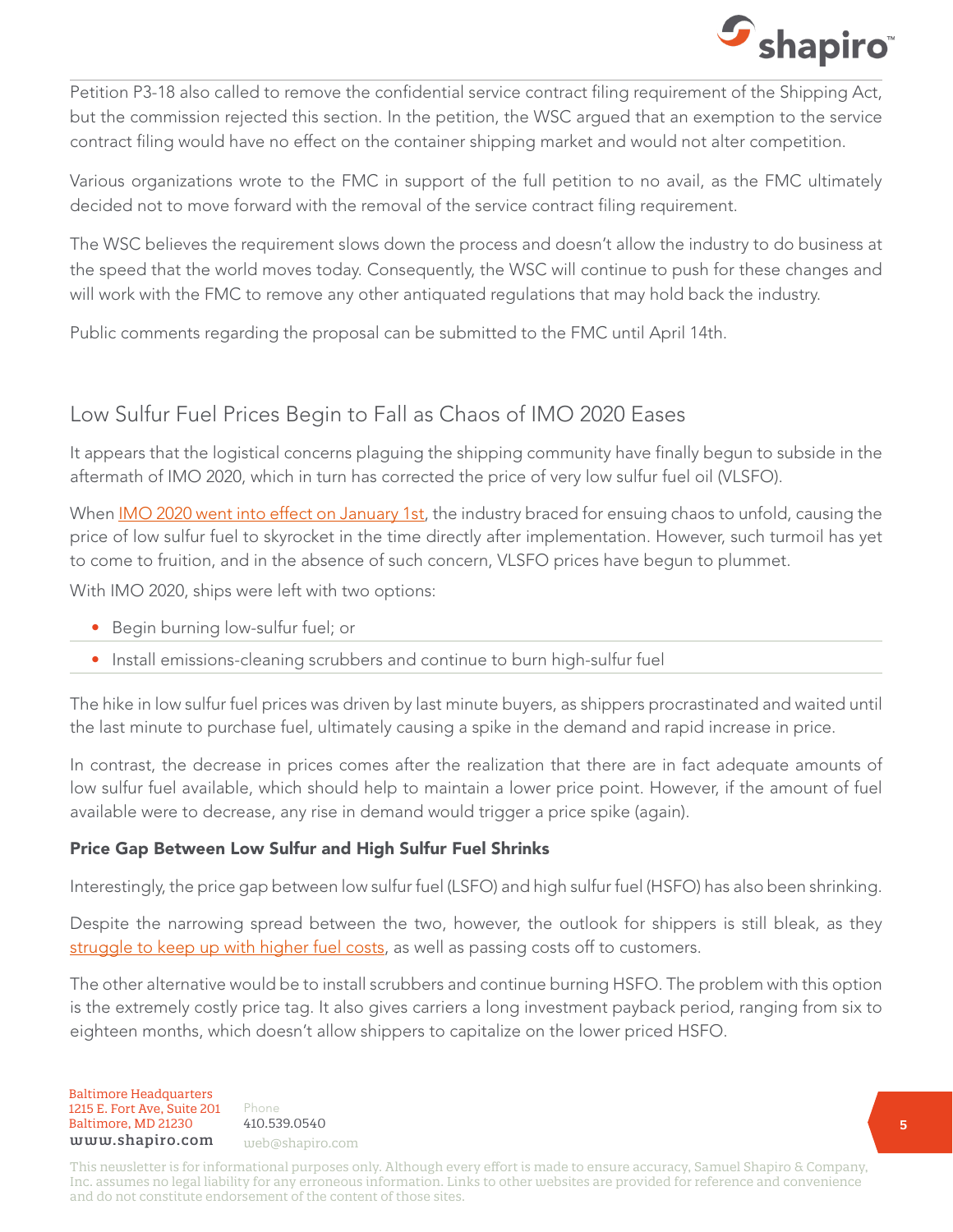

Recently, the Chinese government has approved a tax waiver on exports of low sulfur fuel, which is expected to further decrease the price in the market as supply increases.

IMO 2020 has certainly changed the market but hasn't had a calamitous effect…yet. While VLSFO prices have begun to drop, the true test will arrive this Spring, when demand will soar, and the supply of fuel will lessen.

## Reefer Cargo Surcharges Imminent with Shutdown of Asian Ports

The [deadly coronavirus has limited port access to parts of Southeast Asia,](https://www.shapiro.com/wp-content/uploads/February-2020_Shapiro-Freight-Report-Final.pdf) especially China, for weeks now. The restrictions have resulted in reefer cargo needing to be stored at alternate ports, as the immobile cargo occupies storage space.

Because these ports do not have the plug-in capacity to hold as much reefer cargo as is being shipped, the price of storage has skyrocketed. As a result, carriers are now passing higher costs onto customers in the form of plug-in surcharges and monitoring fees.

Although the surcharge has no set price, most carriers are charging between \$1000 – \$2000; and in many cases, it is being applied without prior notice to the customer.

Some carriers have resorted to invoking clauses in their bill of lading, which allow the carrier to leave the goods at any port it deems "safe and convenient".

At this time, carriers are attempting to arrange for reefer containers to get to the shippers' desired port. However, some, such as ONE, encourage customers to plan for alternatives, especially for time sensitive products like fresh produce.

Given the drastic rise in Chinese reefer cargo in recent years, cargo insurers anticipate shippers will file substantial insurance claims in wake of the spoiled goods.

With the coronavirus expected to calm this spring, normal operations in China should resume at the beginning of March. Once operations return to normal, reefer cargo is expected to be able to enter and exit Asian ports more freely, decreasing the demand for reefer cargo storage space. The lowered demand will allow prices to return to normal, resulting in the removal of the reefer cargo surcharges.

## The Port of Wilmington Expansion Project Expected to be Ready in March

Located in North Carolina, the Port of Wilmington is expected to be able to start handling 14,000 TEU vessels in March, once the renovation to raise its transmission lines is complete.

As part of the renovation, the port's turning basis has also been widened. The new width will allow the port to handle vessels carrying up to 14,000 TEUs, which is a marked increase from the previous max of 12,000 TEUs. The expansion will allow the Port of Wilmington to take in some of the largest vessels on the East Coast, as well as better accommodate the demands of customers.

Baltimore Headquarters 1215 E. Fort Ave, Suite 201  $Baltimore, MD 21230 410.539.0540$ <br>
uuuu shaniro.com www.shapiro.com web@shapiro.com

Phone the set of the set of the set of the set of the set of the set of the set of the set of the set of the s 410.539.0540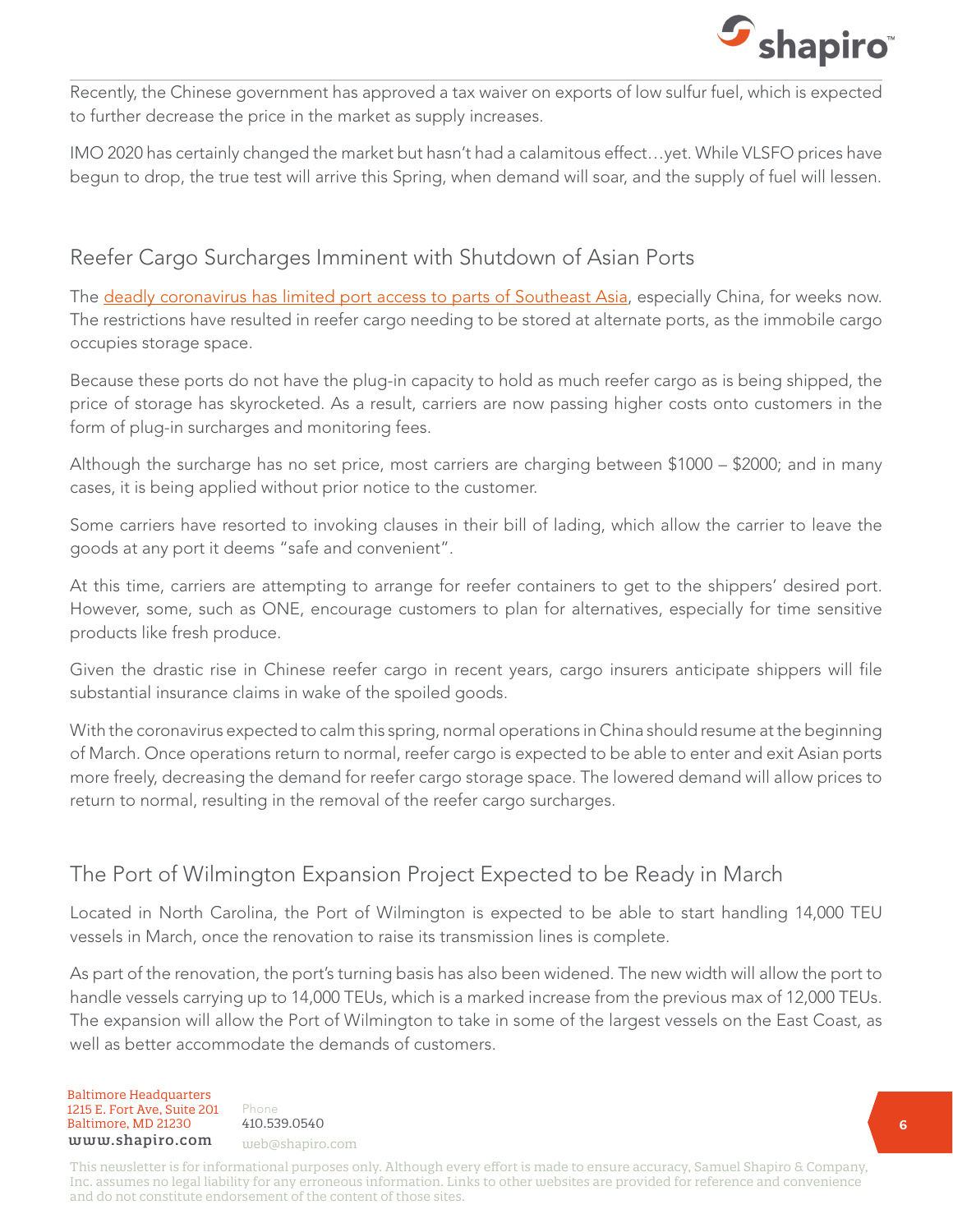

Although similar ports experienced growth throughout 2019, Wilmington experienced a decrease in overall container volume last year, signaling the need for change.

In addition to widening the turning point and lifting transmission lines, the port is also expanding its refrigerated container yard; however, that isn't expected to be completed until April.

The next stages of the expansion will include an upgrade to the container gate complex and the implementation of a new operating system.

Altogether, the \$200 million infrastructure expansion project is expected to double the port's capacity from 600,000 TEUs to 1.2 million TEUs annually.

While these changes are expected to allow the port to operate at peak productivity, there are still a few issues that remain. The first of which being that larger vessels cannot enter the port during low tide due to the shallow water in the harbor. Although the port is currently in the process of deepening its harbor from 42 to 47 feet, it's not certain whether this will be deep enough to alleviate the issue, as most large ships tend to require a harbor depth of at least 50 feet to comfortably navigate.

## Legislation Continues to Target Independent Contractors

Last month, a federal judge granted a preliminary injunction to the California Trucking Association for the controversial [AB5 bill that would force trucking companies to reclassify](https://www.shapiro.com/newsletters/november-2019-issue-211/#st-6) independent contractors as employees. The ruling specified that state legislation is preempted by federal law.

A similar New Jersey legislation, S4204, stalled as it failed to come to a vote in the last legislative session. However, it has already been [reintroduced as S863 for the current session,](https://www.shapiro.com/newsletters/january-2020-issue-213/#st-9) which began on January 14th.

These bills require companies to utilize a three-pronged ABC test to define a worker's role as an independent contractor or employee. The trucking community has been vocal about their opposition since it would not support the existing owner-operator model. Capacity concerns and driver autonomy have been among the cited issues.

This month, another bill targeting independent contractors, referred to as HR 2474, reached the U.S. House of Representatives. On February 6th, the House voted 224 to 194 in support of the bill. However, the bill is not expected to pass in the Senate due to its Republican majority.

Though its unlikely to pass, speculation continues among industry professionals as they attempt to predict how the federal law would govern the state. According to a statement from the JOC, New Jersey employment and labor attorney, Andrew S. Berns, asserted that the latest amendment to the bill would not supersede state laws.

Baltimore Headquarters 1215 E. Fort Ave, Suite 201 Baltimore, MD 21230<br>Haltimore, MD 21230 410.539.0540 www.shapiro.com web@shapiro.com

Phone 410.539.0540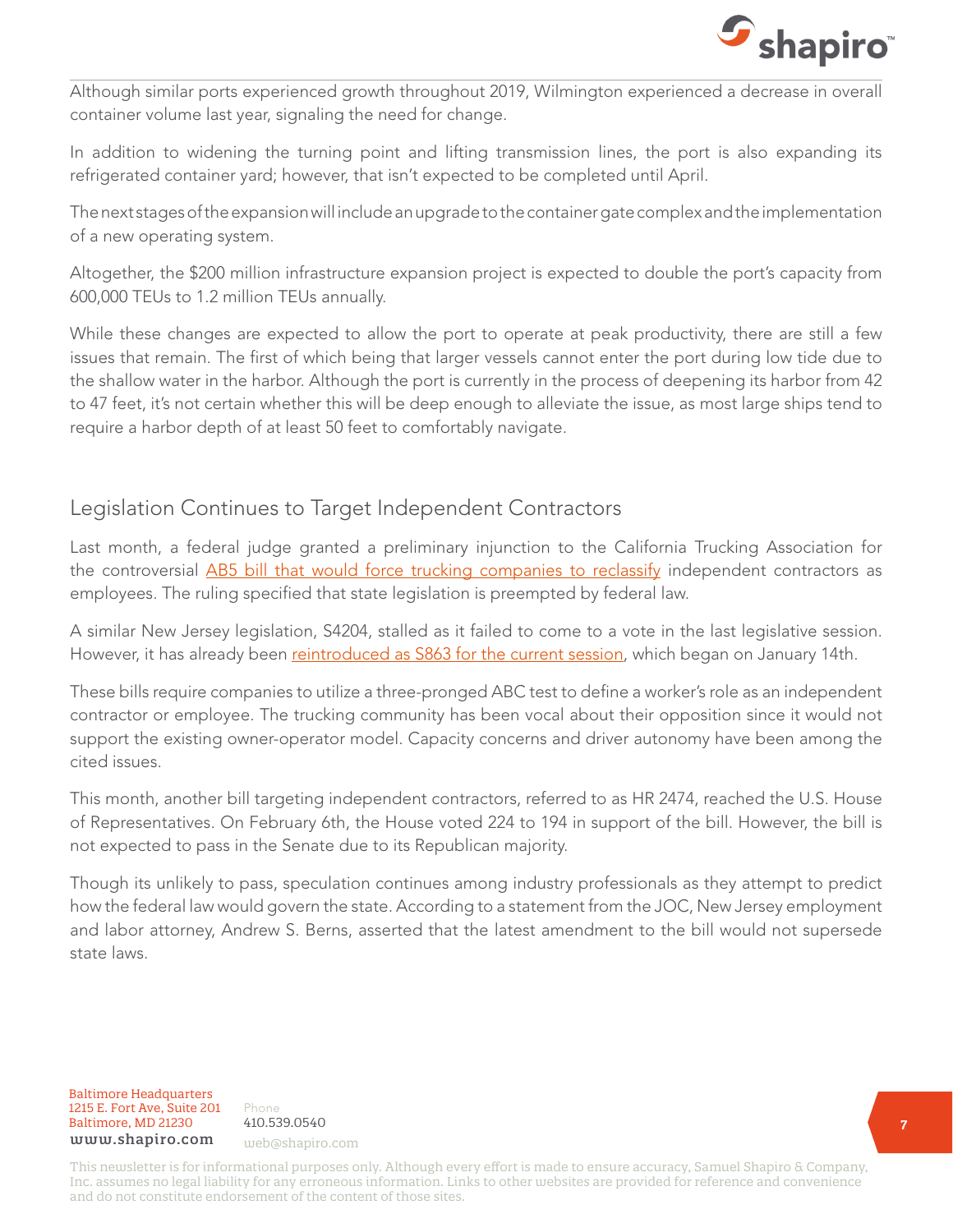

### South African Airways Enters Bankruptcy Protection

Recently, South African Airways, a state-owned airline based in Johannesburg, entered bankruptcy protection following a several-years long struggle with profitability.

In an effort to prevent a total collapse, the South African government placed the company under bankruptcy protection in December 2019. As part of the voluntary business rescue, South African Airways will receive more than \$136 million from existing lenders at the start of the bailout. It will then receive another \$136 million installment from the country's national treasury at a later point down the road.

In January, the company announced significant operational scale backs, which included the stoppage of all domestic offerings – except those to Cape Town and Johannesburg – in addition to cutting service to 9 international destinations.

Unfortunately, the most recent reports indicate the need for further cuts in order to secure the funding required to remain in business. As a result, the airline's employees in Durban were notified earlier this month that the route would be closing and that they will be laid off beginning March 1st. The list of employees being laid off is expected to continue to rise as domestic flights are halted.

Additionally, insiders disclosed the likelihood that Johannesburg (and its employees) will soon be cut off from service, as part of their effort to minimize costs.

As of the date of this article's publication, the airline's New York and Washington-Dulles services are still operational.

# **SHAPIRO NEWS:**

## Employee of the Month

As previously featured in Shap Talk, Shapiro has been sharing with you the names of employees who have been recognized for their exceptional efforts and contributions to our Company. At Shapiro, we continually work to develop, challenge, and inspire all of our employees to grow individually and with the Company.

This month, we would like to recognize Dhenise Oliveira, Senior Import Analyst.

Dhenise is an industry veteran with over 20 years' experience. She comes in every day with a positive attitude and a smile. She is a team player who never refuses help to anyone in need. Dhenise figures out how to get the job done, no matter what the challenge. Congratulations, Dhenise!



We encourage you to provide us with employee feedback! Please email us at [hr@shapiro.com.](mailto:hr%40shapiro.com?subject=)

Baltimore Headquarters 1215 E. Fort Ave, Suite 201  $Baltimore, MD 21230 410.539.0540$ <br>
uuuu shaniro.com www.shapiro.com web@shapiro.com

Phone the set of the set of the set of the set of the set of the set of the set of the set of the set of the set of the set of the set of the set of the set of the set of the set of the set of the set of the set of the set 410.539.0540